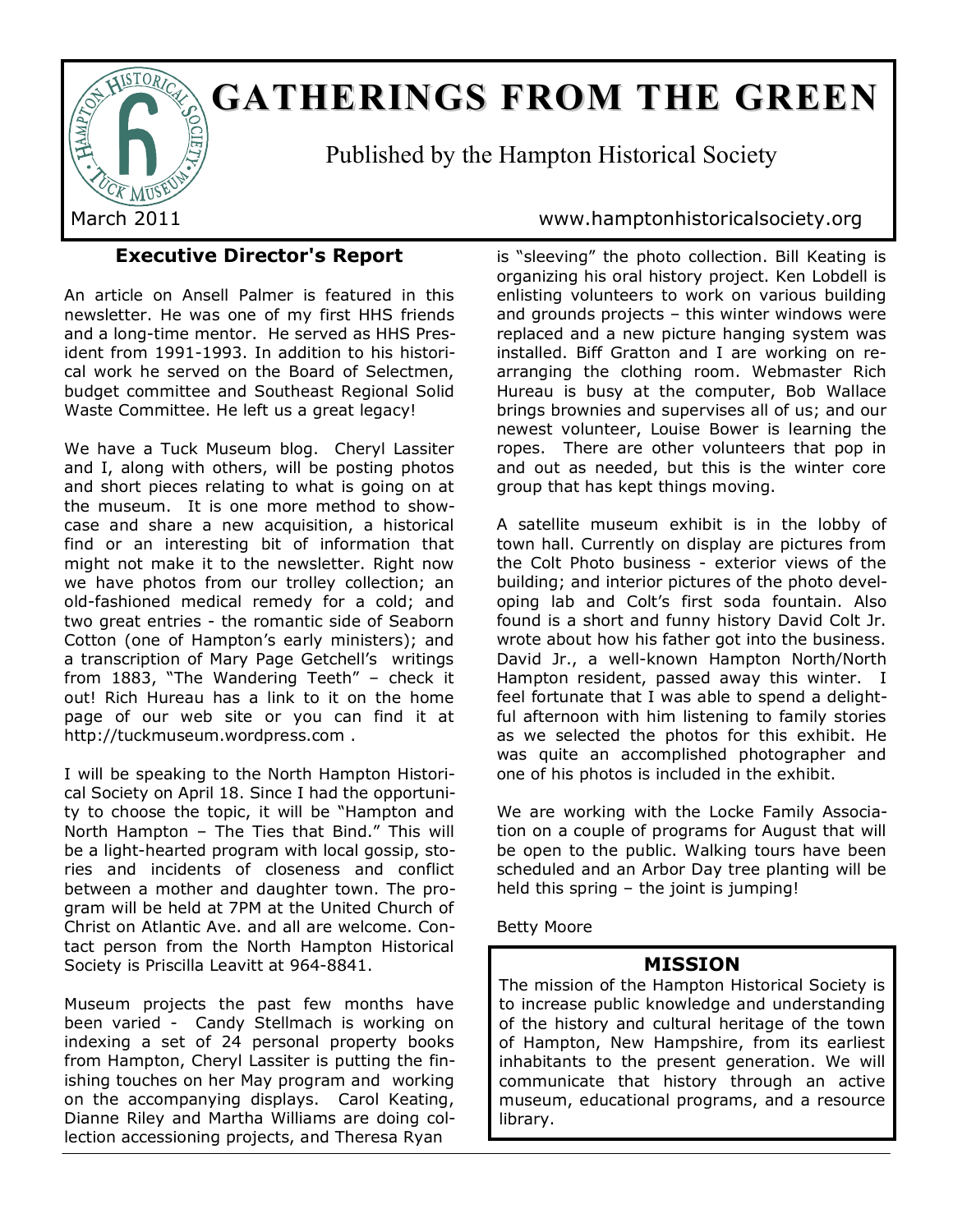#### **Report from the President**

We welcome spring this year with more enthusiasm than normal and look forward to a very busy calendar of events and activities schedule for the year.

Our first event of the season will be an Arbor Day celebration on April 29 on the grounds of the Museum. Trustee Karen Raynes has successfully applied for and received a donation from the Rye Driftwood Garden Club to replace two of the maple trees that bound the Green on the east side. We will be planting those trees on Arbor Day. In addition to the planting we will be hosting the Hampton Arts Network that afternoon as they present artwork created by their members. We will also display artwork from the local schools; it will be a fun day and all are welcome - 1 to 4 pm.

Our programs for 2011 will begin on May 7 with a presentation by Cheryl Lassiter. Cheryl had researched the Page/Cole papers that were donated to the Museum in 2009 and has based her presentation on that research. Special exhibits in the museum will support the program. Cheryl is an incredible volunteer whose talents span a wide range of skills; we look forward to her talk.

As you may recall, we started a Monday morning work group last fall. Our first project was to catalog the collection that was located in the barn and to reorganizing the items displayed there. We kept at it into early December and only stopped when the weather got the best of us. We are ready now to start again and we begin the work parties on Monday April 11 at 9am. All are welcome; we will find a job for you. In addition to the barn exhibits, we have several building and grounds projects that we will be working on this spring and summer. Stop by for a chat and a cup of coffee to find out more.

Donations to the museum of both monies and objects have been great; membership dues are a little under budget. Renewal reminders will be mailed next week.

Of course it is never too early to talk up the Pig Roast. This will be our 10th roast and we want to break all records. Tickets to the September 3rd event will be available in June. If you have any items for the silent auction, give me a call - 926-2543 or send me an email at

BFMoore@comcast.net.

That's just a taste of what is going on; read the rest of the articles for a fuller look at the 2011 plans.

Ben Moore

Two community events are being planned this summer that you may want to mark on your calendars:

#### **"Discovering Roots" Genealogy Workshop, Friday, August 5, 2011**

A free, one-day genealogy workshop for beginners and people wanting a personal introduction to local resources will be held on Friday, August 5, 2011. The Locke Family Association, the Lane Memorial Library, and the Hampton Historical Society are hosting the day-long event at the Library. The Locke Family Association offers free workshops open to all residents of Hampton and surrounding communities in conjunction with its annual reunion and cosponsored with local organizations. The "Discovering Roots" program will include an introduction to genealogy, presentations about the extensive resources of the Lane Library and the Tuck Museum, and other New Hampshire information sources, quilts as family history sources, and a special morning hands-on workshop for children and the young at heart.

#### **Tuck Museum Tour, Saturday, August 6, 2011**

As part of its Annual Reunion on August 6, 2011, the Locke Family Association is celebrating its historical connection to Hampton, NH. The Hampton Historical Society will open Tuck Museum from 1:30 p.m. until 4:00 p.m. with a self guided tour of the museum buildings and exhibits. During the afternoon, Locke family members and museum volunteers will present informal remarks about Locke related artifacts in the museum collection and in family ownership, including several early quilts. The tour is free. The public is invited to join with the Tuck Museum and Locke Family Association in this special opportunity to celebrate historical roots.

For more information on these events contact: Sandra G. Munsey, 22 Pinecrest Drive, Forestdale, MA 02644, sgmunsey@comcast.net, phone: 508-539-9442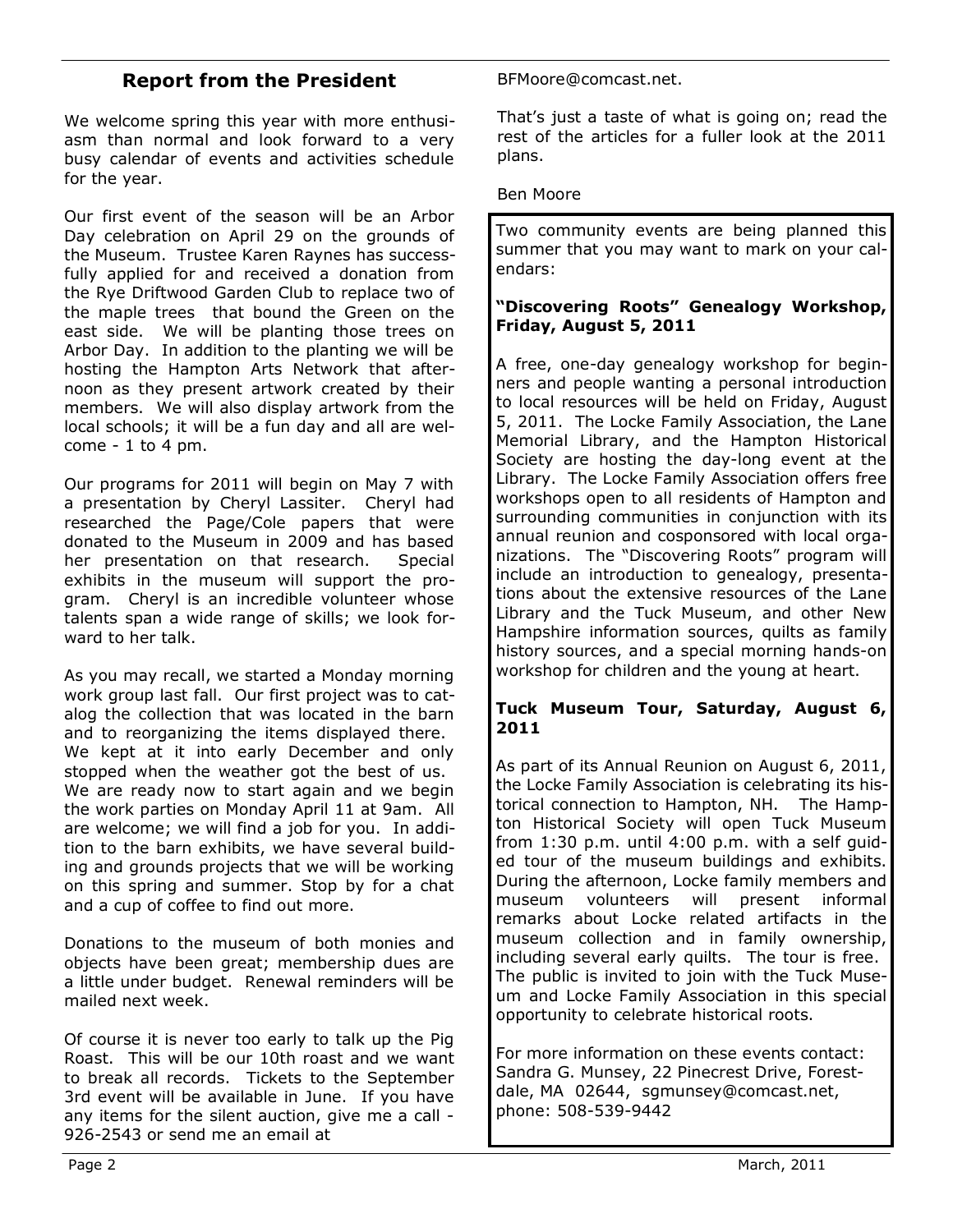#### **Education Committee Adult Programs**

In March's *Gatherings from the Green*, Betty Moore gave a shout out in praise of savers. Her tribute was specifically for the Cole/Page family who donated eight boxes containing family genealogies, letters that spanned sixty years, and diaries and other possessions, the stuff of a family's life.

Little did we of the historical society know what a gift we had received! Yes, we were aware of the significance of these boxes of personal history; but then the Hampton Writer began to read the letters and envisioned a story, the story *A Page Out of History: A Hampton Woman in the Needletrades, 1859-1869*, the writer Cheryl Lassiter.

Today we seem to have to be infused on all possible sensory levels, we need multimedia, and one-dimensional presentations don't hold our interest. Well! Not a problem - our first presenter, Cheryl Lassiter, is not only a writer but also a storyteller and dramatist. She will not only inform you, she will do it in an entertaining way. Believe me, you do not want to miss *A Page Out of History: A Hampton Woman in the Needletrades, 1859-1869* on May 6 at 7:00 p.m. at the Tuck Museum.

Are We There Yet? A perennial question asked especially by the young traveler. Our second offering has moved us up the road to the 20th century to experience a contemporary expression of a time-honored tradition - vacationing.

Jennifer Carroll-Plante, our second speaker, has been researching and writing about how Americans vacation for years. Her program will highlight roadside motels and cabins as one expression of our national tradition of hitting the road. Here's a taste of Jennifer's talk: "The earliest motels in the New England area were cabins built by homeowners and boarding houses to accommodate the roadside traveler. Soon prefabricated cabin colonies and motor courts of the 1930s-1940s paved way for the more modern motels situated along major tourist routes and highways. By 1964, there were an estimated 61,000 roadside lodging sites across the country."

One of these vacation spots was our beach cottage, part of a motel on 377 Ocean Avenue,

Hampton Beach; the motel was named Young's Cabins in 1938, later Young's Motel in the 1960's, and even later the Sea Castle Motel. You won't want to miss Jennifer Carroll-Plante's talk Are We There Yet? A History of Roadside Motels and Cabin Colonies, at the Tuck Museum on June 9 at 7:00 p.m. Come an hour early (6:00 p.m.) and have a look at our cottage and share your vacation memories, maybe even record some thoughts as part of our oral history project.

On Sunday July 10 at 2:00 p.m., the museum's tool man Dave DeGagne is having *Tool Time with Dave* in the Barn at the Tuck Museum. Dave is an expert on the history and use of early American farm and industry tools. If you have ever wondered how stuff was made or fixed (what a novel idea) back in the olden days, then come and marvel as the tool man talks about and shows hand tools from the past. If you have an old hand tool you want to know more about, then bring it along, Dave probably can tell you its history and show you how it is used.

There will be a tent with refreshments (don't miss the wonderful cookies baked by the museum's master baker), a tour of the barn and information about the Society's work on cataloging the barns of Hampton, a project of the NH Division of Historical Resources. More information about the barn survey project is available at the Hampton Historical Society's web page www.hamptonhistoricalsociety.org. If you have a Hampton barn that you would like to have researched, then this is the event for you.

In September the Society will be holding its 10th annual pig roast on the grounds of the Tuck Museum; see the Upcoming Events calendar.

Our annual meeting will be on October 14, Founders Day, at 7:00 p.m. at the Tuck Museum - a good time to start thinking about the town's upcoming 375th anniversary. Gus Reusch, the historian, actor and public speaker will be our presenter. Mr. Reusch is the curator of the Whittier Homestead in Haverhill, Massachusetts. Whittier's connection to Hampton and the towns that surround Hampton make him not only a literary figure but also a local whose life is significantly connected to the New Hampshire seacoast. Gus will not only talk about the poet John Greenleaf Whittier, he will bring him to life. So come to our annual meeting and spend an evening with John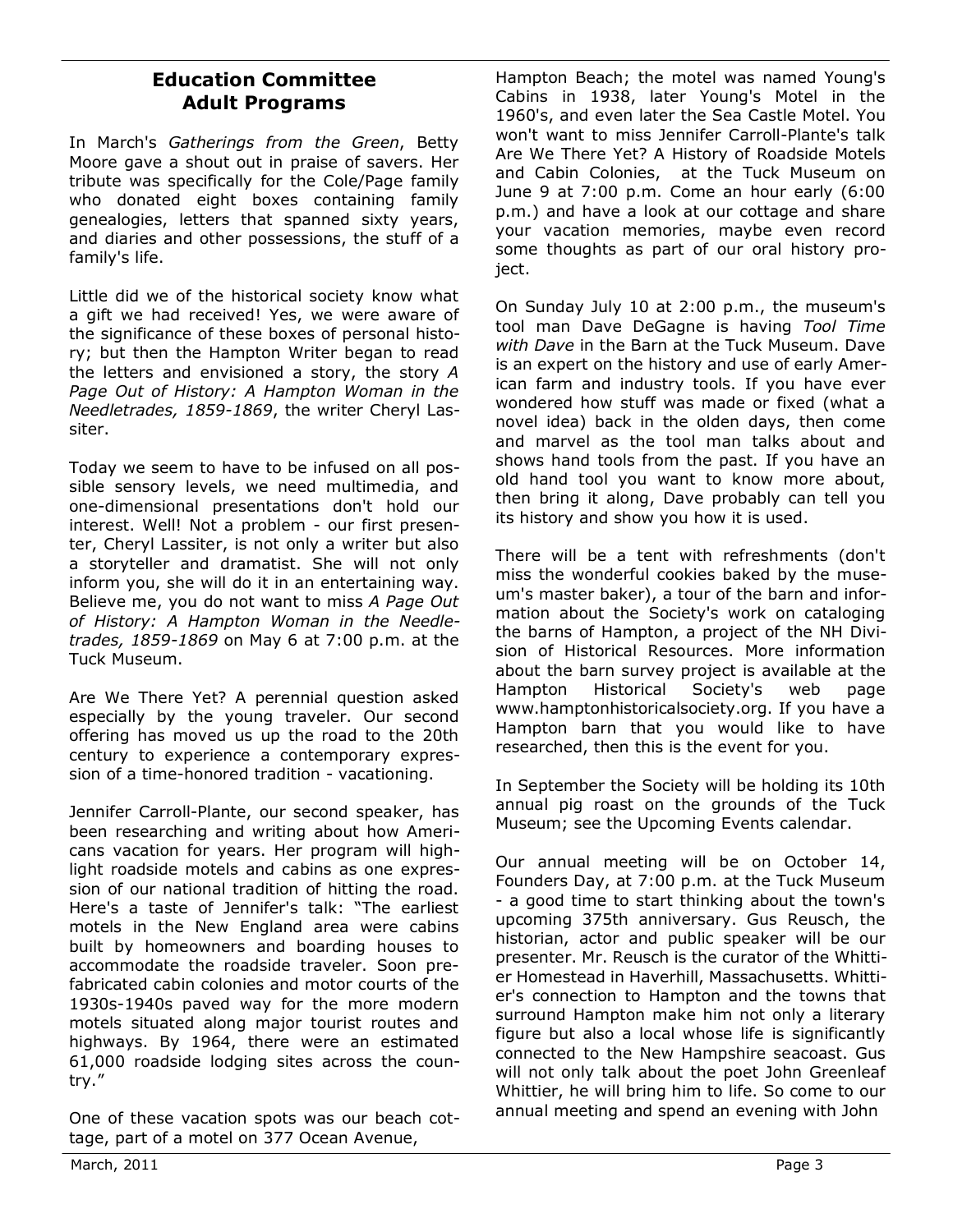#### Greenleaf Whittier.

The Education Committee has made every effort to present a series of programs that meet the Society's goal of increasing the public knowledge and understanding of the history and cultural heritage of the town of Hampton, New Hampshire.

We ask that you support our efforts by attending our programs and periodically clicking onto the Society's website. Be sure to check out our programs in the Upcoming Events calendar on the last page of this newsletter and post them to your home calendars.

Bill Keating, Co-Chair Education Committee

#### **Board of Trustees**

President Ben Moore Vice Pres Rick Griffin Secretary Sammi Moe Treasurer Bob Dennett

#### **Trustees**

Elizabeth Aykroyd Dave DeGagne Rick Griffin Rich Hureau Bill Keating Ken Lobdell Dyana Martin Linda Metcalf Liz Premo Karen Raynes Candice Stellmach

### **Donors to the Operating Fund and the Endowment Fund**

We recognize with thanks the following members who made donations to the operating fund or the endowment fund during the annual appeal.Their gifts are extremely important to our on-going success.

234 Lafayette Road Realty LLC Douglas and Elizabeth Aykroyd John & Moyra Baker Mr. & Mrs. Walter L. Beaulieu Louise A. Bower Tom & Ginny Bridge Steve Brigandi Dan & Jan Bryant Mr. & Mrs. Arthur Caira Mr. & Mrs. Joseph M. Chencus Mr. & Mrs. Tom Clarie Mr. & Mrs. David Colt J. Kenneth Cozier Jr. Ms. Christine Dargie Mrs. Margaret D. Dennett Richard S. Dennison Jean DeZarn Mr. & Mrs. Gerald Dignam James J. Djerf The DuBois/Henderson Family Mr. & Mrs. William K. Dustin Lawrence Eaton & Linda Parker Ms. Susan Fogg Eisdorfer Mr. & Mrs. Stephen Falzone Mr. Harold Fernald Roy & Carolyn Fluke Mr. & Mrs. Richard Goodman Constance Gough John Hall Stanley A. Hamel

Mr. Richard Hureau Mr. Hal Inglis Mr. Stephen M. Jusseaume Mr. & Mrs. Bill Keating Sally Bachelder Keil Mr. & Mrs. Richard King Leonard & Kathleen Kopala Glenn Lane Cheryl Lassiter Don & Betty Anne Lavallee Ken Lobdell Mrs. Marcia H. MacIntosh Mr. & Mrs. Ronald Marshall John K. Martin Marie A. Matthews Glenn & Patricia McKenzie Beatrice Meads Mr. Russell A. Merrill Mr. & Mrs. James E. Metcalf Ellen Meyer Mr. & Mrs. Richard P. Millette Mr. & Mrs. Byron Moe Mr. & Mrs. Ben Moore Chuck & Pat Navin Mr. & Mrs. Stacy R. Noyes Nils & Annie Ohlson Mrs. Irene Palmer Mr. Donald R. Palmer Mr. & Mrs. Jeffrey B. Palmer Mr. Allen G. Palmer

The Stephen Post Family Jean Power Charlie Preston Mrs. Linda Quinn Kevin & Maryrae Reusch & Family Chet & Diane Riley George & Patricia Rodan Mrs. Dorothy M. Rogers Geraldine Ross Mr. & Mrs. Jeremy J. Sawyer Rosemarie Schwartz Lucinda T. Spaney Mr. & Mrs. Roger R. Sylvester Mr. & Mrs. Richard A. Taylor Priscilla Ann Thoen Mrs. Katherine Tinios Donald & Patricia Trefethen John & Jennifer Troiano Jim & Toni Trotzer Scott & Amy Vandersall Mr. Robert D. Wallace Art & Mickey Wardle Rodney & Susan Watterson Chuck & Karen Weinhold Mr. Frederick Welch Martha C. Williams Eleanor P. Young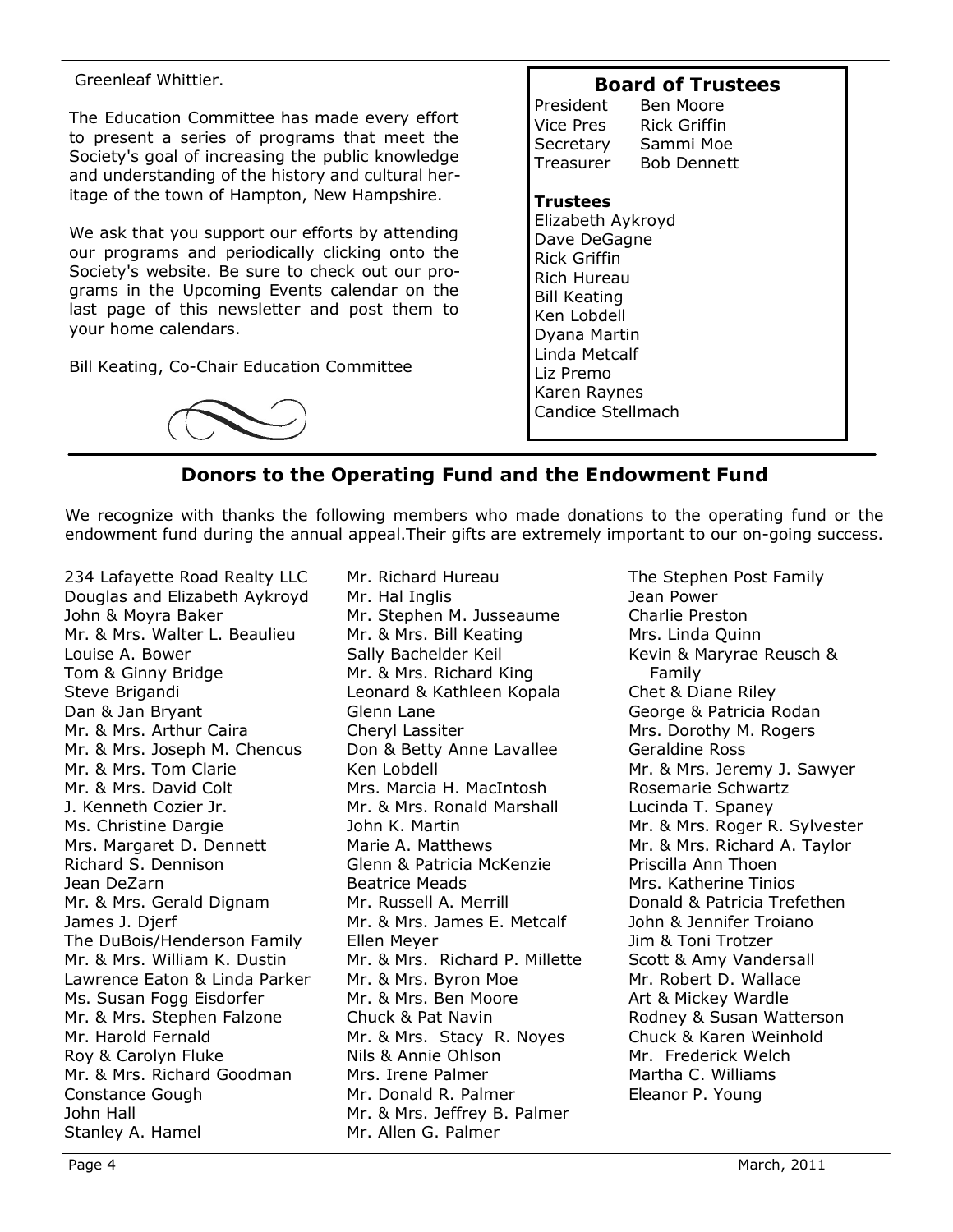# **2010 Gifts to the Collection**

- Tools iron spoke shave, shingle hatchet, auger bit set Donald Brown
- History of Mikan Theatrical Building, curling iron; papers relating to Hampton Playhouse Ann Carnaby
- Souvenir "Hampton Beach" metal sign Sheila Kenney
- Research census records for Hampton; CD photos 2/27/10 fire at Hampton Beach; CD photos and research High St Grist Mill; CD early Hampton town records; books "Renovating Old Houses," "Renovating and Restyling Old Houses"– Candy Stellmach
- Leavitt Family Histories (3) National Association of Leavitt Families
- Research Christopher Toppan, cattle ear marks in Hampton; transcriptions Leavitt and Page family letters, Anna May Cole letters, Shubel and Josiah Page papers; CD of Maybelle Perkins photo albums and maps of Rockingham County; books "Historic American Timber Joinery" and "Historic American Roof Tresses"; photos from walking tour #3; scans- James Tucker's "Our Town"– Cheryl Lassiter
- T-shirts Hampton Beach Seafood Festival, Hampton Community Challenge 5K Race Liz Premo
- Antique cradle from the Leavitt family Laurence Leavitt
- T-shirts Seafood Festival and Hampton Rotary road race Ben Moore
- Books "Toppan's History of Hampton," "Petit Palace Guide," "Historic Burial Grounds," "Portsmouth Cemeteries," "The Oral History Manual." "Dictionary of American Handtools," "Farmers and Fishermen," "Women's Work in New England," "American Speech 1600 to Present," "New England Prospect," "The Tools that Built America," "American Farm Implements and Antiques," "A Building History of Northern New England," "Turn of the Century Farm Tools and Implements," "Homemade Biography"– museum purchase
- WWII booklet "Make and Mend for Victory," 1896 magazine "The Delineator," "Ames Book of Flourishes," (1890), Scrapbook of Florence Kierstead – Village Olde and New Shoppe
- Two pottery jugs, metal milk jug Maureen and Keith Moran
- Book "The Encyclopedia of New England" Portsmouth Athenaeum
- Negative of Hampton Food Market (Winnacunnet Rd) Judy Henderson
- Gamewell Fire Alarm Box and stand; 1987-88 town warrant information, photos relating to town; misc. town papers – Town of Hampton
- Hat box and Hat, leather pouch Judy Romano
- Perkins Collection- autograph books, collar box, cameras, class photos, deed to fish house, Perkins guest book, marriage certificate, postmaster certificate Herbert Perkins, Perkins Post pin (GAR), Perkins Post roster, 350th scrapbook, scrapbooks - Hampton seawall, Hampton Beach riots; photos -63 Dearborn Ave, Perkins Meat Market, John Perkins family, class of 1943; WWII ephemera, diploma Hampton Academy, Judge John Perkins papers – Lee Perkins
- Photographs of Hampton Beach Mr. and Mrs. Wallace Philbrook
- Book from Congregational Church library "Ruth Edwards Victory" Karen Raynes
- Book "The Marston Genealogy" Sandra Marston
- Historical background Ruth G. Stimson Seashore Park, High St. grist mill Harold Fernald
- Log "Hampton Valuation and Taxes 1898," photos from Leavitt barn raising, book "Rural New England Furniture: People Places and Production" - Doug & Elizabeth Aykroyd
- Bicentennial jug from Hampton Co-op Bank Beverly Mutrie
- Scans of Doug's Lunch and Hunter family photos, postcards of Fairview Hotel and Strand Theater, newspaper "The Advocate" 7/24/1936 – Douglass and Sarah Hunter
- Scans relating to Colt News, NH turnpike, and Casassa family H. Alfred Casassa
- 350th memorabilia including baseball cap, license plate #36, parade program, ashtray and parade photographs – Glyn Eastman
- Scrapbook from Hampton Garden Club 1966-1977 Woody Woodworth
- Selectmen and school reports 1867-1877, scans from two photo albums relating to the Ashworth Hotel; photos –Hampton area and residents, collection of greeting cards belonging to John S. Page, deaths in Hampton 1877, hay receipt 1874, church related diary. Baptist Church ephemera, postcard relating to Hampton – Steve Brigandi
- Framed postcards of Hampton George Madsen
- Newspaper "Beach Comber" 7/8/1981 Geraldine Ross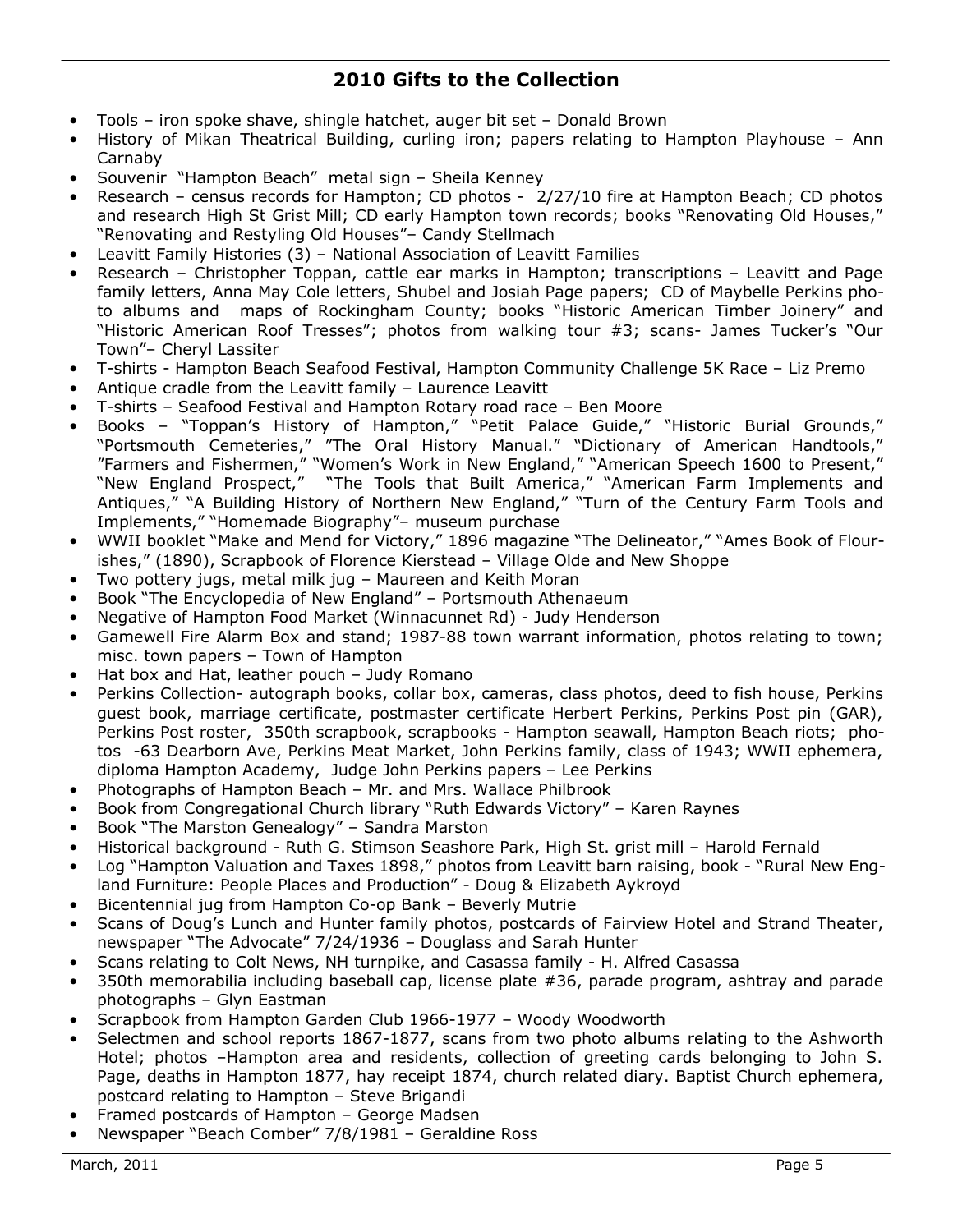- Postcards (2) Vandemere House and Hotel Anne G. Poleto
- Program Charter Night of the Hampton Kiwanis, Tobey and Merrill 50th anniversary supplement, scans of photos of the Noyes and Merrill families, class photos 1935 and 1944, c.1900 photos of Hampton; Welcome Home 1919 Program, Christmas parade button 1989, bell and stand relating to Odd Fellows building – Russ Merrill
- Photographs Charles Henry Turner tombstone, Hampton Beach fire 2/27/2010 Marge Crean
- The Hampton Union 6/10/1900 Ann and Kevin Morgan
- Spinning wheel of Miriam L. Moulton (Lamprey) John Mason
- Postcards The Woodlands Kathleen Tattan
- VHS tape Native American Event at HHS 9/1992 Brad and Karin Jacobson
- Photo Hampton Beach Chamber members Charlotte Preston
- Calipers for measuring shoes Kevin Wallace
- Memoir "Growing up in Blakeville" by Nelson W. Tobey Scott Bean
- Watercolor " Fish Houses" by L.F. Wait Ronald Bourgeault
- Oil painting " Football Practice at Tuck Field" by Fran McHenry RiverRunGallery.com
- Items relating to Ashworth Hotel, Grandmaison families and Hampton Beach– Pat and Joyce Grandmaison
- Page/Cole family photos, papers relating to Caroline Cole, Congregational Church rededication; photos - family homes, 1938 storm, Hampton center, tercentenary; books - Sanborn family history, Drake family history, Ernestine Wygant's wedding day book, four hats, handkerchief, baby blanket, aprons, doily, laundry bag – Carol Felter
- Spring balance Betty Moore
- War ration book Allen "Bud" Palmer
- Scans of Colt Photo store- David Colt Jr.

#### **2011 Hampton Walking Tours**

Hampton History is full of interesting events and characters. In 2010, trustee Karen Raynes and museum director Betty Moore shared with the community the opportunity to walk and talk about Hampton's past. We initiated three historical Loop walks. The first held in May was "A Historical Walking Guide of Hampton Village, New Hampshire." The walk started downtown at Marelli's Market, headed south on Lafayette Rd., then to Academy Ave. and High St. The walk was covered by reporter Aubry Bracco. Her article may be viewed at:

hamptonunion@seacoastonline.com, May 18th, 2010 copy.

The second walk in the series, "Gardens to Graves," took place in June. Hampton gardens were in lush bloom at that time. The walk viewed homes on Winnacunnet Rd. and Mill Rd. with gardens similar to turn of the century gardens in Hampton. At the corner of Mill Road and High Street four Boarding Houses evoked stories of past town residents. A trip to the High Street Cemetery introduced the walkers to some interesting folk from the past and their lives in Hampton.

In September the walk concentrated on the harvest. Hampton, once called "Little Egypt" because of an abundant corn crop and a rich supply of salt hay, was for years an agricultural community. Our walk, called "Harvest Ramble & Repast," started at the barn of the Tuck Museum. We rambled up Park Ave., Winnacunnet Rd. and Mill Rd., then on to the Trinity Church's Hobbs House, where Nita Nimichek told us the history of Hobbs House while we ate pie and drank cider.

All three walks were well attended and appreciated. In 2011 the three walks will continue. The first will be the Downtown Historical Loop, Saturday May 21st at 1pm. The walk starts at Historic Marelli's Market.

The three brochures for self guided walks are available at The Old Salt, Marelli's Market, New England Boot Company and the Tuck Museum.

To reserve a spot on the tours call the museum at 929-0781 or send an email to info@hamptonhistoricalsociety.org, each tour has a fee of \$10.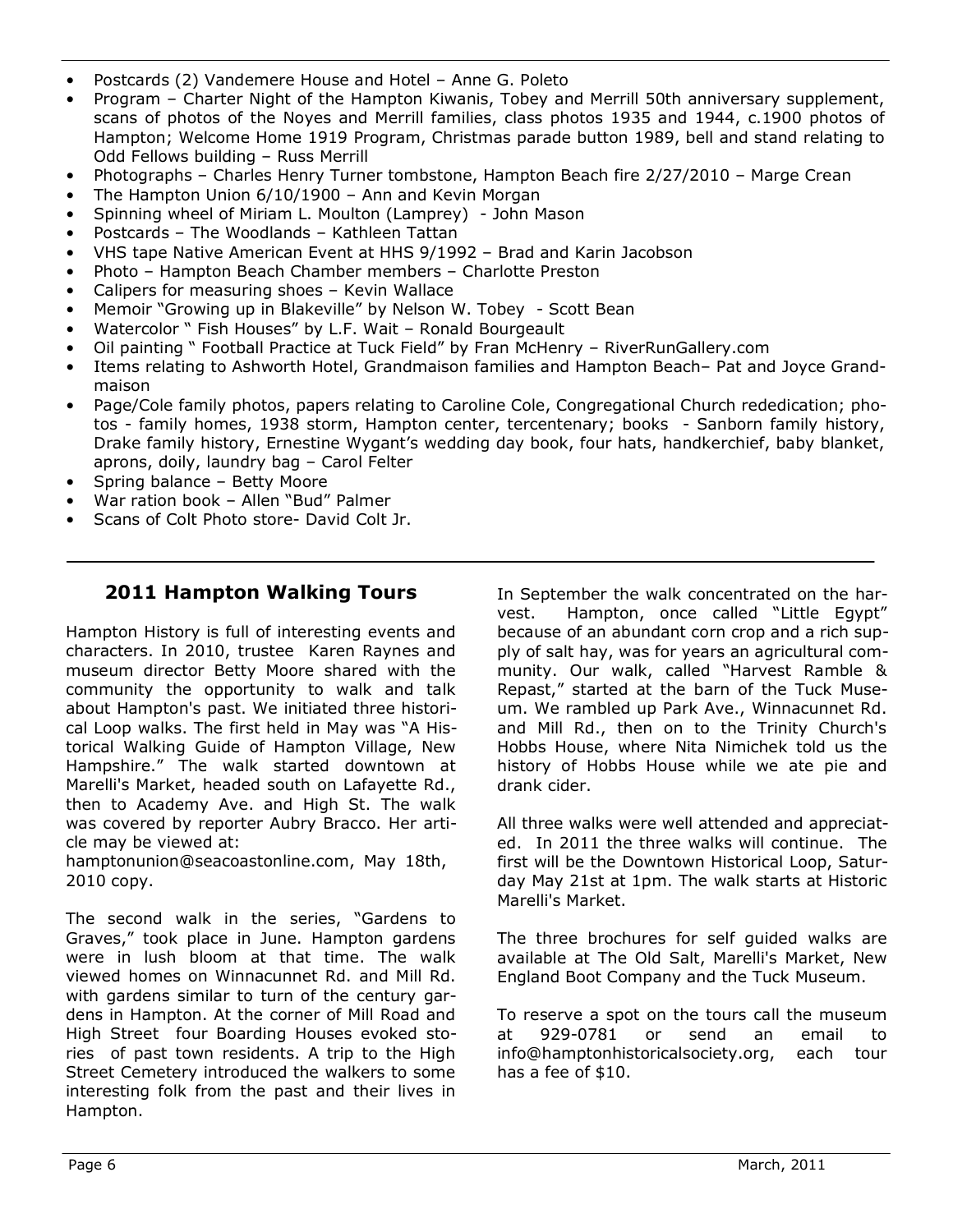# **Tribute to a True Gentleman** On March 1, 2011 Hampton lost a valuable citizen. Ansell Palmer, who was active in so many community organizations and activities, passed away. A proud advocate of Hampton, Ansell lived most of his 91 years on King's Grant land that his family had owned since 1639. He attended local schools and after serving in Hawaii in World War II he graduated from the University of New Hampshire. For over 30 years he worked for General Electric as an engineer, where he registered over 25 patents while developing electrical measuring equipment. He was married to his wife Irene (Craven) Palmer for over 56 years. Ansell was an ardent supporter of the Hampton Historical Society, serving on the board for many years and as President from 1991-1993. During his presidency, he pushed the Society into the modern era – an archivist was hired to begin the cataloguing process, the newsletter "Gatherings from the Green" was established, and an endowment fund through the Greater Piscataqua Community Foundation was started. Ansell loved his town, serving as selectman from 1985-1988. He also served on the Budget Committee and Southeast Regional Solid Waste committee. In other community activities he had been a warden of the First Congregational Church, a member the American Legion, and was active in the NHSPCA. He also was one of the \] original boy scouts in Troop 177. Pursuing his interest in local history, he worked on community celebrations like the 325th and 350 town anniversaries and Old Home Days. He chaired a committee publishing the book *Piscataqua Pioneers*. Through his work with historic preservation, the James House and Blake cooper shop now on Barbour Road were saved. Ansell had a quick smile and even quicker wit. For almost 20 years he volunteered at the museum's weekly work parties. He would grab a cup of coffee, share what was going on – could be a bit of local news, but usually it was about his daughter Carol, or more recently his granddaughter Lavinia, both of whom he was extremely proud. Up until the last few years Ansell's energy seemed to be limitless. We could hardly keep up with him mentally or physically and behind his back I referred to Ansell as the "energizer bunny" - in his 80s he could still jump over the side of his pick-up truck, putting most of us to shame. Ansell worked to create a better community for us to live and prosper, and for that I am extremely grateful! Betty Moore

Spend the day with easel & brush, celebrating Arbor Day at the Hampton Historical Society, Friday, April 29th, 1-4 pm.

We will be planting two sugar maples in honor of Arbor Day. Students from Hampton will display their Arbor Day artwork on clotheslines.

**Calling all Artists**

The barn and the museum will be open for the event. Plants and Arbor Day information will be available.

Please contact Karen at: shootingstardesign2010@hotmail.com or 307-730-7077

The Maples are funded by a grant from the Rye Driftwood Garden Club to the Museum.

Come join the community in celebrating our trees

#### **Education Committee**

Please consider volunteering for our school programs. We are in need of volunteers to assist with school tours of the museum and grounds. We will provide you with the tools needed to cover the material.

Also needed are volunteers to simply "man the area," keeping an eye on things and possibly answering a few questions or directing the questions to the right person.

The service we provide to the local schools is truly important to the education of our youth and appreciated by the schools. It is a fun way to have some interaction with the schools and the kids, and perhaps learn a little more of your Hampton history as well.

Please call Sammi Moe @ 603-929-0881, or Betty Moore @ 926-2543, or the museum @ 929-0781. We are happy to answer your questions about this great opportunity! Thank you!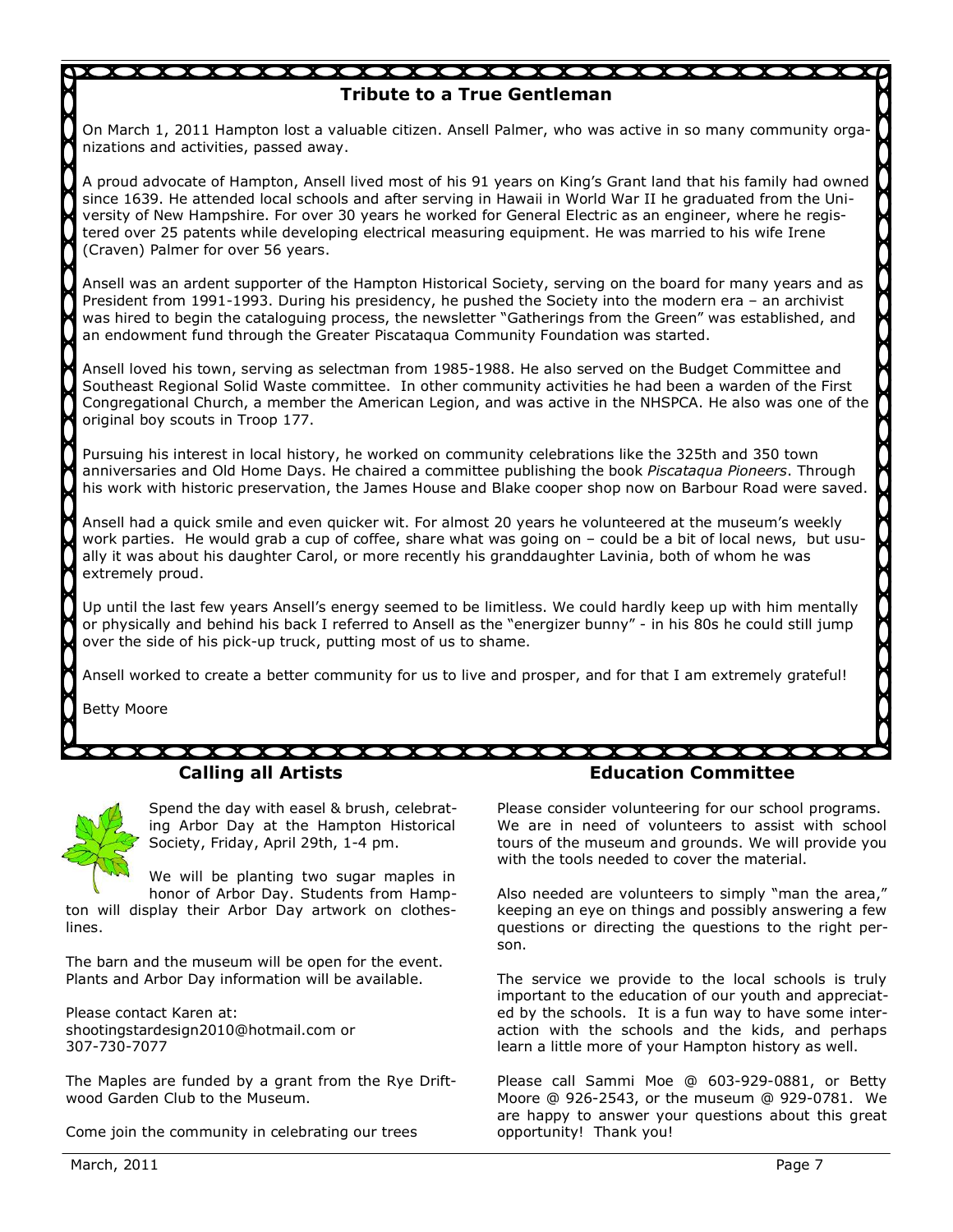- **April 18, 7 p.m.** *Hampton and North Hampton The Ties that Bind,* presented by Betty Moore for the North Hampton Historical Society, United Church of Christ, North Hampton
- April 29, 1-4 p.m. Arbor Day event Meeting House Green - Art exhibition and planting of two maple trees
- **May 6, 7 p.m.** Cheryl Lassiter presents *A Page Out of History: A Hampton Woman in the Needletrades, 1859- 1869*, Tuck Museum
- **May 21, 1 p.m.** Walking Tour Downtown Call 929- 0781 for reservations and information
- **June 9, 7 p.m.** Jennifer Carroll-Plante *Are We There Yet? A History of Roadside Motels and Cabin Colonies*, Tuck Museum
- **July 10, 2 p.m.** Dave DeGagne *Tool Time with Dave*, a presentation, a tent, some food and a barn tour, Tuck Museum barn and grounds
- **August 5, time TBD** "Discovering Roots" Genealogy Workshop at Lane Library
- **August 6, 1:30-4 p.m.** Tuck Museum tour, Locke Family artifacts and quilts
- **September 3, Noon to 3 p.m.** The 10th Annual Pig Roast - Tuck Museum grounds
- **October 14, 7 p.m.** Gus Reusch, dramatist, actor and speaker brings John Greenleaf Whittier to life, Tuck Museum

# **UPCOMING EVENTS BUSINESS MEMBERSHIP**

We thank the following business members for their support of the Society:

234 Lafayette Road Realty LLC Eccentric Hair Kingfish Trolley Lines, LLC Lamie's Inn & The Old Salt Restaurant Mackensen & Company Inc. Neville & Associates Financial Services Northeast Auctions Preston Real Estate Remick & Gendron Funeral Home-Crematory Seabrook Station The Provident Bank Tobey & Merrill Insurance Unitil Corporation



fun and exciting events at the Tuck Museum, see what's new in the collections, view featured exhibits, and read about real people from Hampton's past in a fun, fresh, and entertaining way. Click the link at hamptonhistoricalsociety.org

# **Be sure to go to the next page, a PDF bonus page**

**GATHERINGS FROM THE GREEN HAMPTON HISTORICAL SOCIETY P.O. BOX 1601 HAMPTON, NH 03843-1601**

Address Service Requested

**Non-Profit Organization U.S. POSTAGE PAID Hampton, NH Permit No. 17**